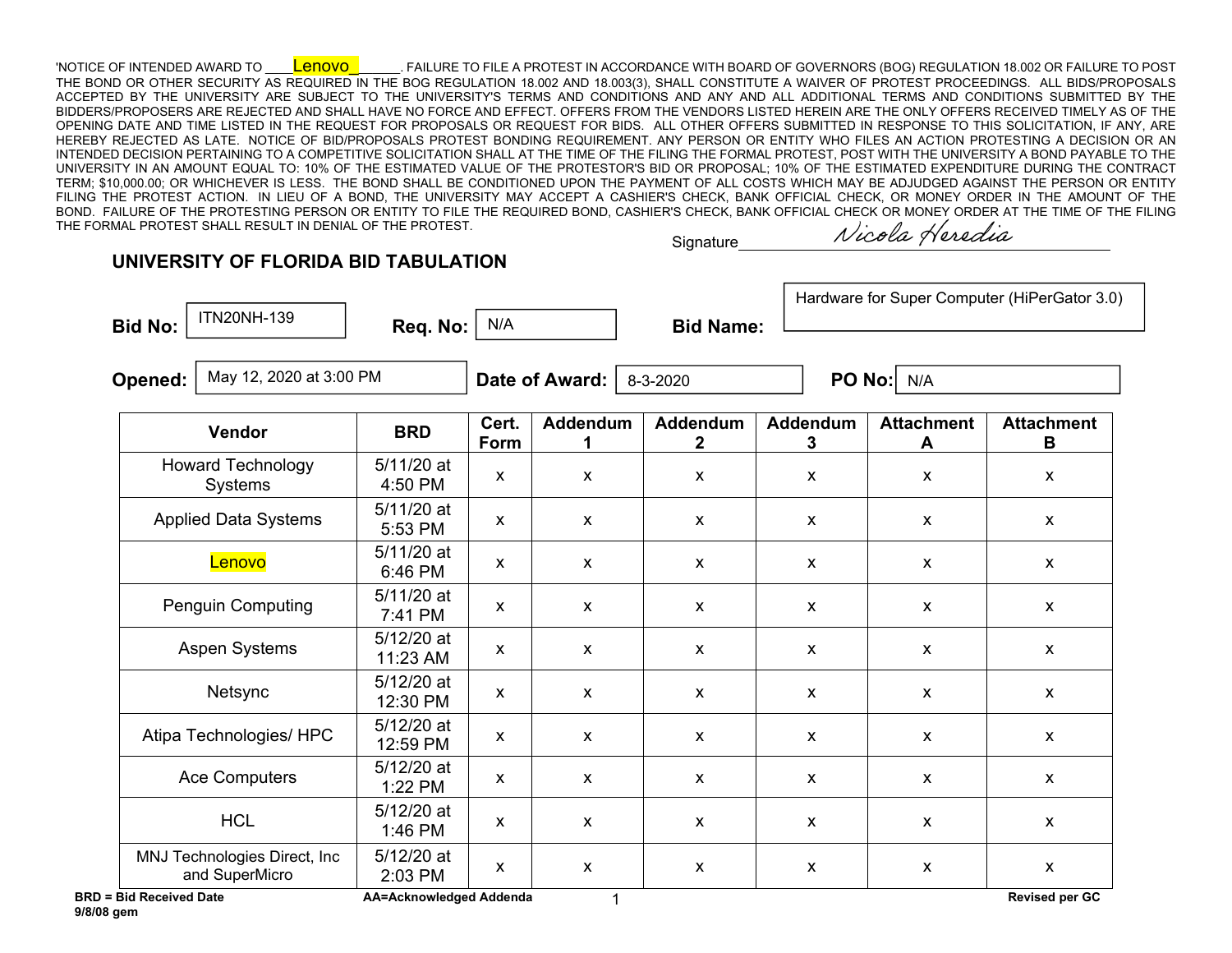| Vendor                      | <b>BRD</b>            | Cert.<br>Form      | Addendum<br>1.     | Addendum<br>$\overline{2}$ | Addendum<br>3      | <b>Attachment</b><br>A | <b>Attachment</b><br>B |
|-----------------------------|-----------------------|--------------------|--------------------|----------------------------|--------------------|------------------------|------------------------|
| <b>HPE/ Hewlett Packard</b> | 5/12/20 at<br>2:59 PM | $\pmb{\mathsf{X}}$ | $\pmb{\mathsf{X}}$ | $\pmb{\mathsf{X}}$         | $\pmb{\mathsf{X}}$ | $\pmb{\mathsf{X}}$     | $\pmb{\mathsf{X}}$     |
|                             |                       |                    |                    |                            |                    |                        |                        |
|                             |                       |                    |                    |                            |                    |                        |                        |
|                             |                       |                    |                    |                            |                    |                        |                        |
|                             |                       |                    |                    |                            |                    |                        |                        |
|                             |                       |                    |                    |                            |                    |                        |                        |
|                             |                       |                    |                    |                            |                    |                        |                        |
|                             |                       |                    |                    |                            |                    |                        |                        |
|                             |                       |                    |                    |                            |                    |                        |                        |
|                             |                       |                    |                    |                            |                    |                        |                        |